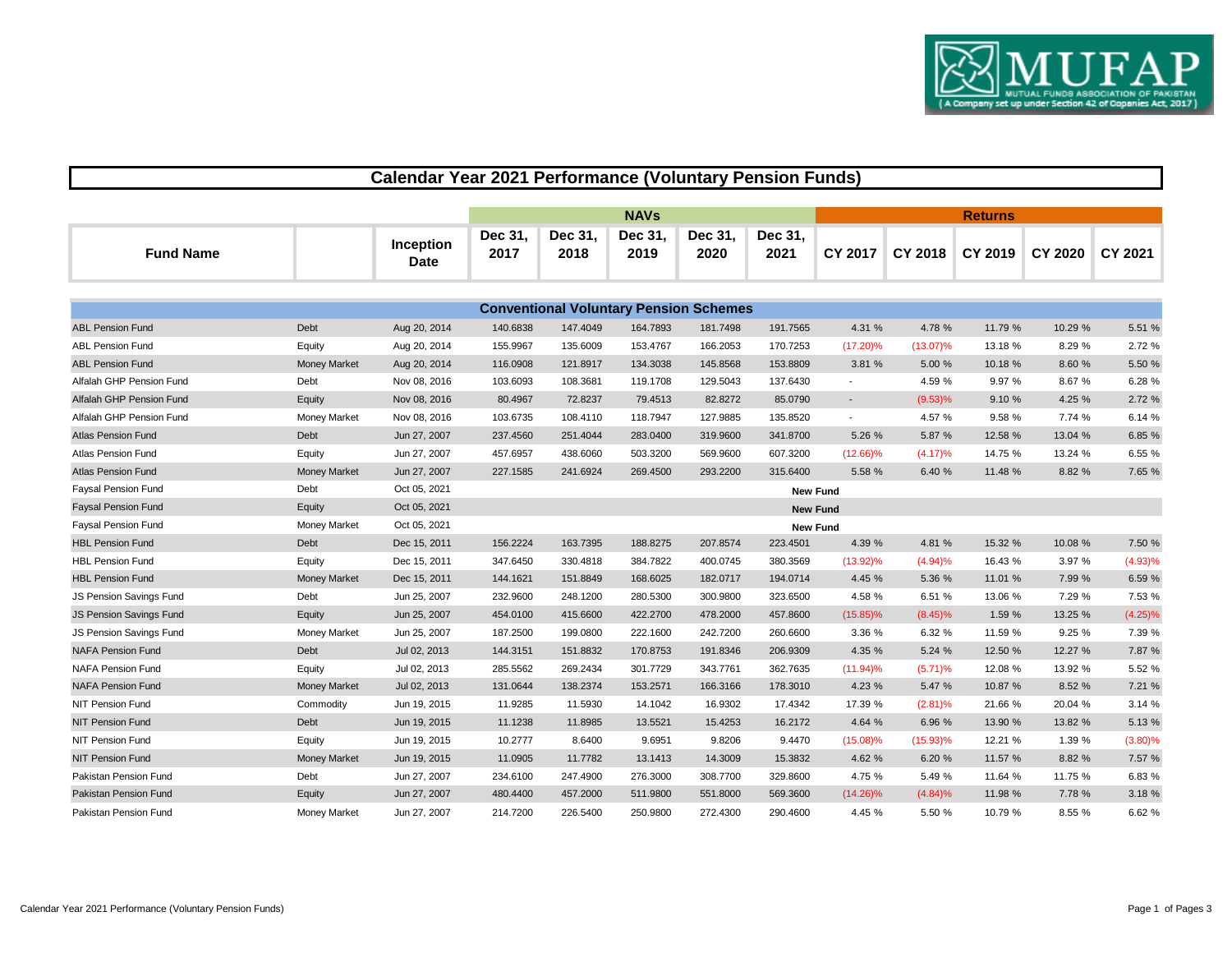

## **Calendar Year 2021 Performance (Voluntary Pension Funds)**

|                                          |                     |                          |                                                    |                 | <b>NAVs</b>                                   |                 |                 |                 |             |         |                |            |
|------------------------------------------|---------------------|--------------------------|----------------------------------------------------|-----------------|-----------------------------------------------|-----------------|-----------------|-----------------|-------------|---------|----------------|------------|
| <b>Fund Name</b>                         |                     | Inception<br><b>Date</b> | Dec 31,<br>2017                                    | Dec 31,<br>2018 | Dec 31,<br>2019                               | Dec 31,<br>2020 | Dec 31,<br>2021 | <b>CY 2017</b>  | CY 2018     | CY 2019 | <b>CY 2020</b> | CY 2021    |
|                                          |                     |                          |                                                    |                 | <b>Conventional Voluntary Pension Schemes</b> |                 |                 |                 |             |         |                |            |
| <b>UBL Retirement Saving Fund</b>        | Commodity           | Apr 21, 2014             | 117.3800                                           | 115.6000        | 134.0900                                      | 161.5900        | 158.3400        | 14.87 %         | (1.52)%     | 15.99 % | 20.51 %        | (2.01)%    |
| <b>UBL Retirement Saving Fund</b>        | Debt                | May 19, 2010             | 210.4200                                           | 221.4840        | 244.8116                                      | 273.2934        | 292.6475        | 5.32 %          | 5.26 %      | 10.53 % | 11.63 %        | 7.08 %     |
| <b>UBL Retirement Saving Fund</b>        | Equity              | May 19, 2010             | 635.0400                                           | 602.5186        | 672.3120                                      | 744.2993        | 802.7676        | $(12.11)\%$     | $(5.12)\%$  | 11.58 % | 10.71 %        | 7.86 %     |
| <b>UBL Retirement Saving Fund</b>        | <b>Money Market</b> | May 19, 2010             | 171.7000                                           | 181.1034        | 200.0675                                      | 216.6772        | 230.6857        | 4.32 %          | 5.48 %      | 10.47 % | 8.30 %         | 6.47 %     |
|                                          |                     |                          | <b>Shariah Compliant Voluntary Pension Schemes</b> |                 |                                               |                 |                 |                 |             |         |                |            |
| <b>ABL Islamic Pension Fund</b>          | Debt                | Aug 20, 2014             | 114.8433                                           | 117.9165        | 125.7176                                      | 131.9475        | 138.9228        | 1.72 %          | 2.68 %      | 6.62 %  | 4.96 %         | 5.29 %     |
| ABL Islamic Pension Fund                 | Equity              | Aug 20, 2014             | 160.6593                                           | 147.4394        | 157.5625                                      | 175.1598        | 185.7588        | $(15.49)\%$     | $(8.23)\%$  | 6.87 %  | 11.17 %        | 6.05 %     |
| <b>ABL Islamic Pension Fund</b>          | <b>Money Market</b> | Aug 20, 2014             | 112.1066                                           | 115.2964        | 122.4506                                      | 128.0175        | 134.2691        | 1.97 %          | 2.85 %      | 6.21 %  | 4.55 %         | 4.88 %     |
| Al Ameen Islamic Retirement Savings Fund | Debt                | May 19, 2010             | 160.6900                                           | 168.0273        | 185.0066                                      | 195.7747        | 206.7733        | $(13.55)\%$     | 4.57 %      | 10.11 % | 5.82 %         | 5.62 %     |
| Al Ameen Islamic Retirement Savings Fund | Equity              | May 19, 2010             | 618.7800                                           | 578.2346        | 637.5495                                      | 735.1624        | 783.2164        | 2.84 %          | $(6.55)$ %  | 10.26 % | 15.31 %        | 6.54 %     |
| Al Ameen Islamic Retirement Savings Fund | <b>Money Market</b> | May 19, 2010             | 155.2500                                           | 162.3530        | 178.4830                                      | 189.1814        | 199.5480        | 3.21%           | 4.58 %      | 9.94 %  | 5.99 %         | 5.48 %     |
| Alfalah GHP Islamic Pension Fund         | Debt                | Nov 08, 2016             | 102.5619                                           | 105.4084        | 112.1962                                      | 119.2984        | 125.2940        | $\sim$          | 2.78 %      | 6.44 %  | 6.33 %         | 5.03 %     |
| Alfalah GHP Islamic Pension Fund         | Equity              | Nov 08, 2016             | 82.2905                                            | 75.2684         | 82.5161                                       | 89.4868         | 89.8385         |                 | (8.53)%     | 9.63 %  | 8.45 %         | 0.39%      |
| Alfalah GHP Islamic Pension Fund         | <b>Money Market</b> | Nov 08, 2016             | 102.7192                                           | 105.8271        | 111.7639                                      | 118.1046        | 124.5728        |                 | 3.03 %      | 5.61 %  | 5.67 %         | 5.48 %     |
| Alhamra Islamic Pension Fund             | Debt                | Nov 02, 2007             | 196.0500                                           | 204.6800        | 221.0400                                      | 235.9200        | 250.6500        | 2.81 %          | 4.40 %      | 7.99 %  | 6.73 %         | 6.24 %     |
| Alhamra Islamic Pension Fund             | Equity              | Nov 02, 2007             | 487.4700                                           | 462.6400        | 512.1500                                      | 602.4700        | 604.8600        | $(15.34)\%$     | (5.09)%     | 10.70 % | 17.64 %        | 0.40%      |
| Alhamra Islamic Pension Fund             | Money Market        | Nov 02, 2007             | 176.8000                                           | 184.7700        | 201.2100                                      | 213.0600        | 225.2300        | 3.23 %          | 4.51 %      | 8.90 %  | 5.89 %         | 5.71 %     |
| Atlas Pension Islamic Fund               | Debt                | Sep 15, 2007             | 197.8365                                           | 207.4761        | 229.0400                                      | 243.8000        | 260.5600        | 3.61%           | 4.87 %      | 10.39 % | 6.44 %         | 6.87 %     |
| Atlas Pension Islamic Fund               | Equity              | Sep 15, 2007             | 588.5702                                           | 552.4375        | 612.6300                                      | 693.5300        | 729.7600        | $(12.72)\%$     | (6.14)%     | 10.90 % | 13.21 %        | 5.22 %     |
| Atlas Pension Islamic Fund               | <b>Money Market</b> | Sep 15, 2007             | 208.7710                                           | 219.6796        | 242.5000                                      | 257.8100        | 275.2700        | 4.13 %          | 5.23 %      | 10.39 % | 6.31 %         | 6.77 %     |
| Faysal Islamic Pension Fund              | Debt                | Oct 05, 2021             |                                                    |                 |                                               |                 |                 | <b>New Fund</b> |             |         |                |            |
| Faysal Islamic Pension Fund              | Equity              | Oct 05, 2021             |                                                    |                 |                                               |                 |                 | <b>New Fund</b> |             |         |                |            |
| Faysal Islamic Pension Fund              | Money Market        | Oct 05, 2021             |                                                    |                 |                                               |                 |                 | <b>New Fund</b> |             |         |                |            |
| <b>HBL Islamic Pension Fund</b>          | Debt                | Dec 15, 2011             | 139.7077                                           | 145.3743        | 159.6536                                      | 167.1168        | 178.2364        | 3.14%           | 4.06 %      | 9.82 %  | 4.67 %         | 6.65 %     |
| <b>HBL Islamic Pension Fund</b>          | Equity              | Dec 15, 2011             | 370.5172                                           | 357.1940        | 399.7499                                      | 434.7055        | 422.6516        | $(16.72)\%$     | $(3.60)\%$  | 11.91 % | 8.74 %         | (2.77)%    |
| <b>HBL Islamic Pension Fund</b>          | <b>Money Market</b> | Dec 15, 2011             | 137.0065                                           | 143.2869        | 155.3844                                      | 163.7023        | 173.4183        | 3.34 %          | 4.58 %      | 8.44 %  | 5.35 %         | 5.94 %     |
| JS Islamic Pension Savings Fund          | Debt                | Mar 17, 2008             | 197.8700                                           | 207.4300        | 229.5400                                      | 242.8900        | 260.1600        | 2.54 %          | 4.83 %      | 10.66 % | 5.82 %         | 7.11 %     |
| JS Islamic Pension Savings Fund          | Equity              | Mar 17, 2008             | 625.9300                                           | 554.2600        | 573.6600                                      | 657.8900        | 636.4500        | $(18.06)\%$     | $(11.45)\%$ | 3.50 %  | 14.68 %        | $(3.26)\%$ |
| JS Islamic Pension Savings Fund          | Money Market        | Mar 17, 2008             | 171.0700                                           | 179.8900        | 198.9700                                      | 212.1400        | 225.5300        | 2.85 %          | 5.16 %      | 10.61 % | 6.62 %         | 6.31 %     |